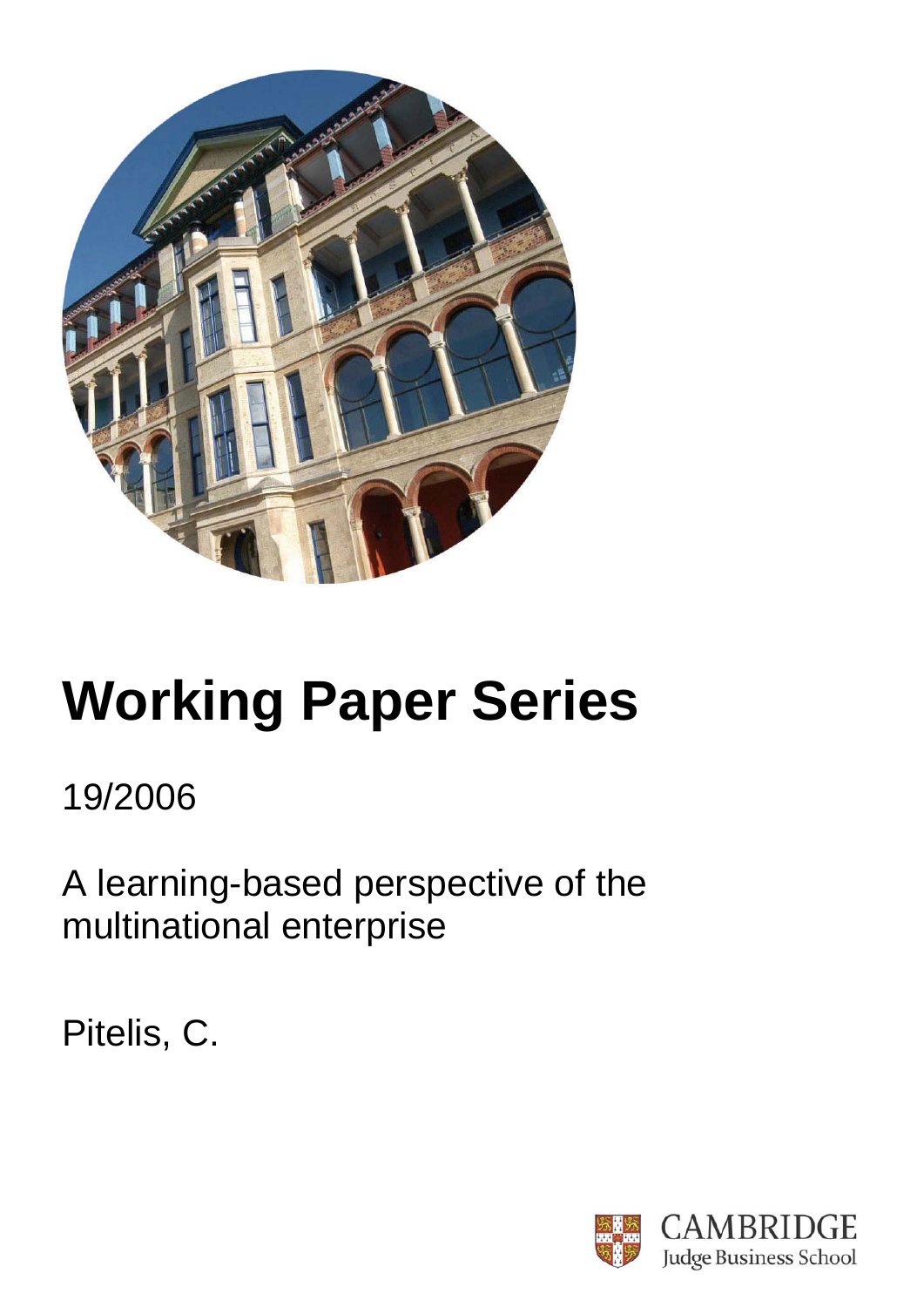These papers are produced by Judge Business School, University of Cambridge. They are circulated for discussion purposes only. Their contents should be considered preliminary and are not to be quoted without the authors' permission.

Author contact details are as follows:

Christos Pitelis Judge Business School University of Cambridge c.pitelis@jbs.cam.ac.uk

This paper was presented at the British Academy of Management Conference held in Belfast,12-14 September 2006.

Please address enquiries about the series to:

Research Support Manager Judge Business School Trumpington Street Cambridge CB2 1AG, UK Tel: 01223 760546 Fax: 01223 339701 E-mail: research-support@jbs.cam.ac.uk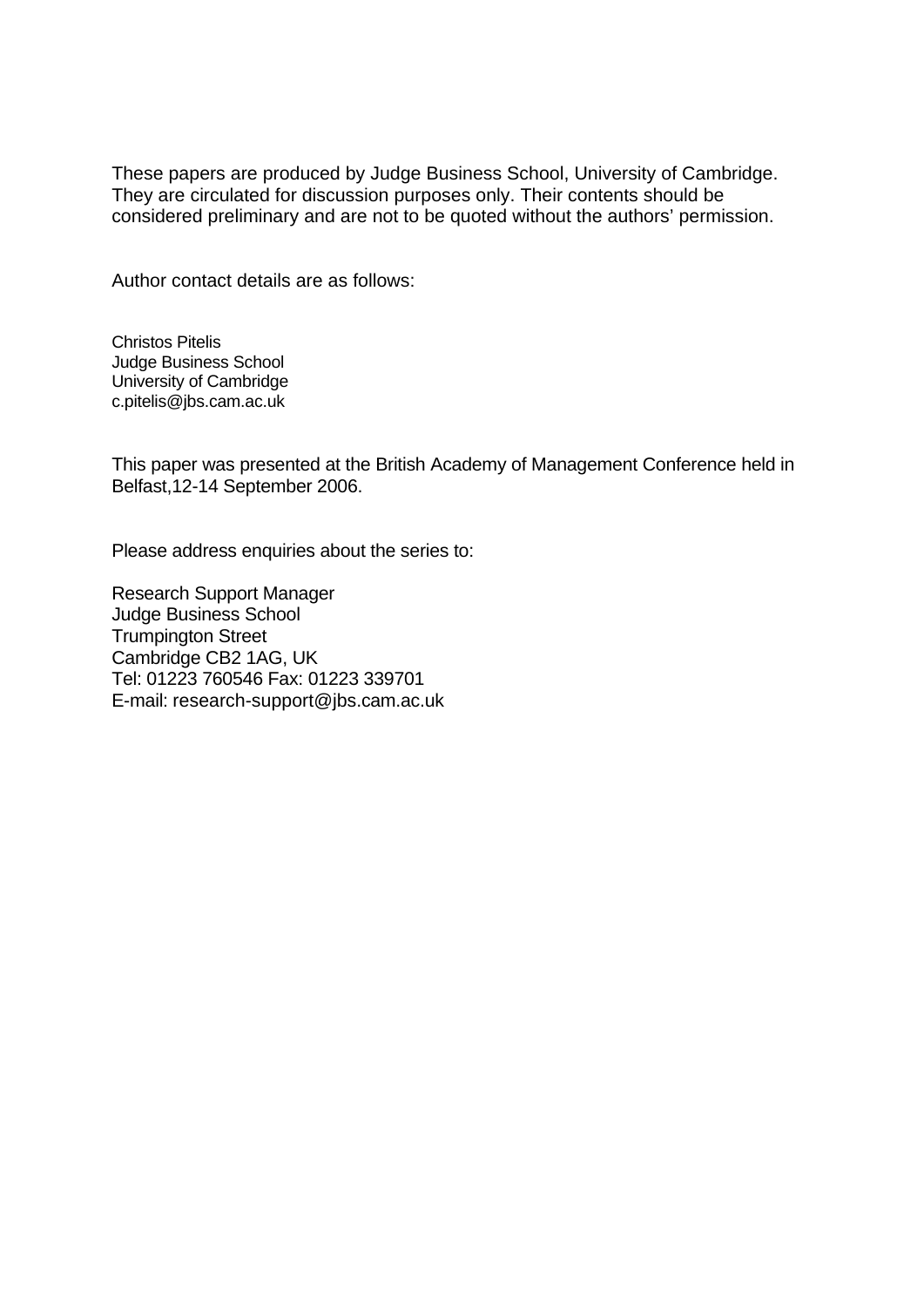# **A LEARNING-BASED PERSPECTIVE OF THE MULTINATIONAL ENTERPRISE 1**

**Christos Pitelis Centre for International Business and Management (CIBAM) Judge Business School University of Cambridge Trumpington Street Cambridge CB2 1AG UK Email: c.pitelis@jbs.cam.ac.uk** 

**Track: International Business** 

**Word count: 5,059** 

<sup>&</sup>lt;sup>1</sup> I am grateful to John Dunning, Roger Sugden and Alain Verbeke for useful comments and suggestions on earlier drafts.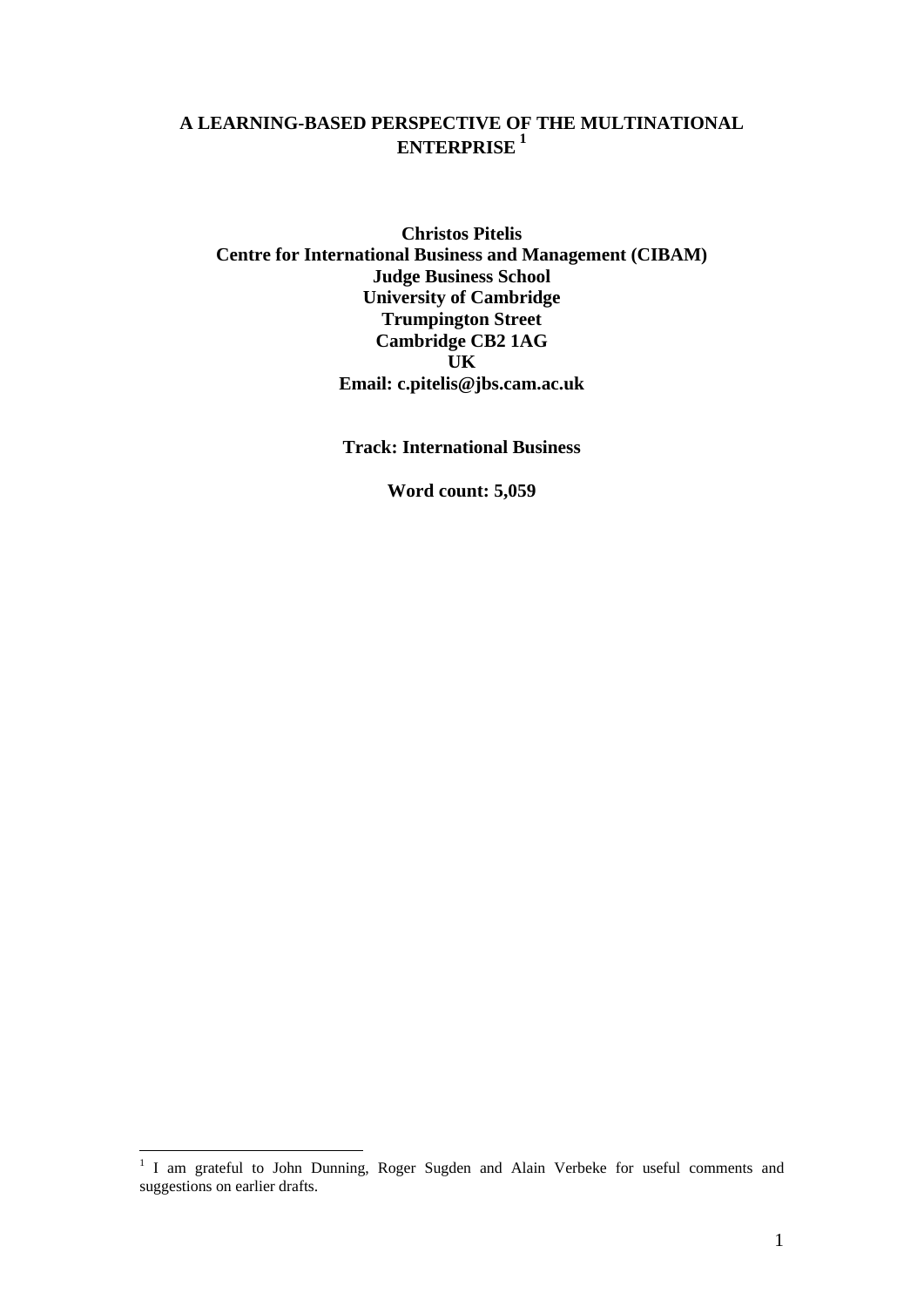## **A LEARNING-BASED PERSPECTIVE OF THE MULTINATIONAL ENTERPRISE**

## **ABSTRACT**

We apply insights from Edith Penrose's work to extant theory of the multinational enterprise (MNE) as enveloped by John Dunning's Ownership, Location, Internalization (**OLI**) Paradigm. We suggest that Penrose's knowledge-based approach has important implications on the nature of, and the interactions between, **O**, **L** and **I**. Importantly, the resource/knowledge-based perspective of Penrose helps endogenize and integrate the three elements of Dunning's triad in the context of a dynamic, strategic and forward-looking knowledge-based perspective of the MNE.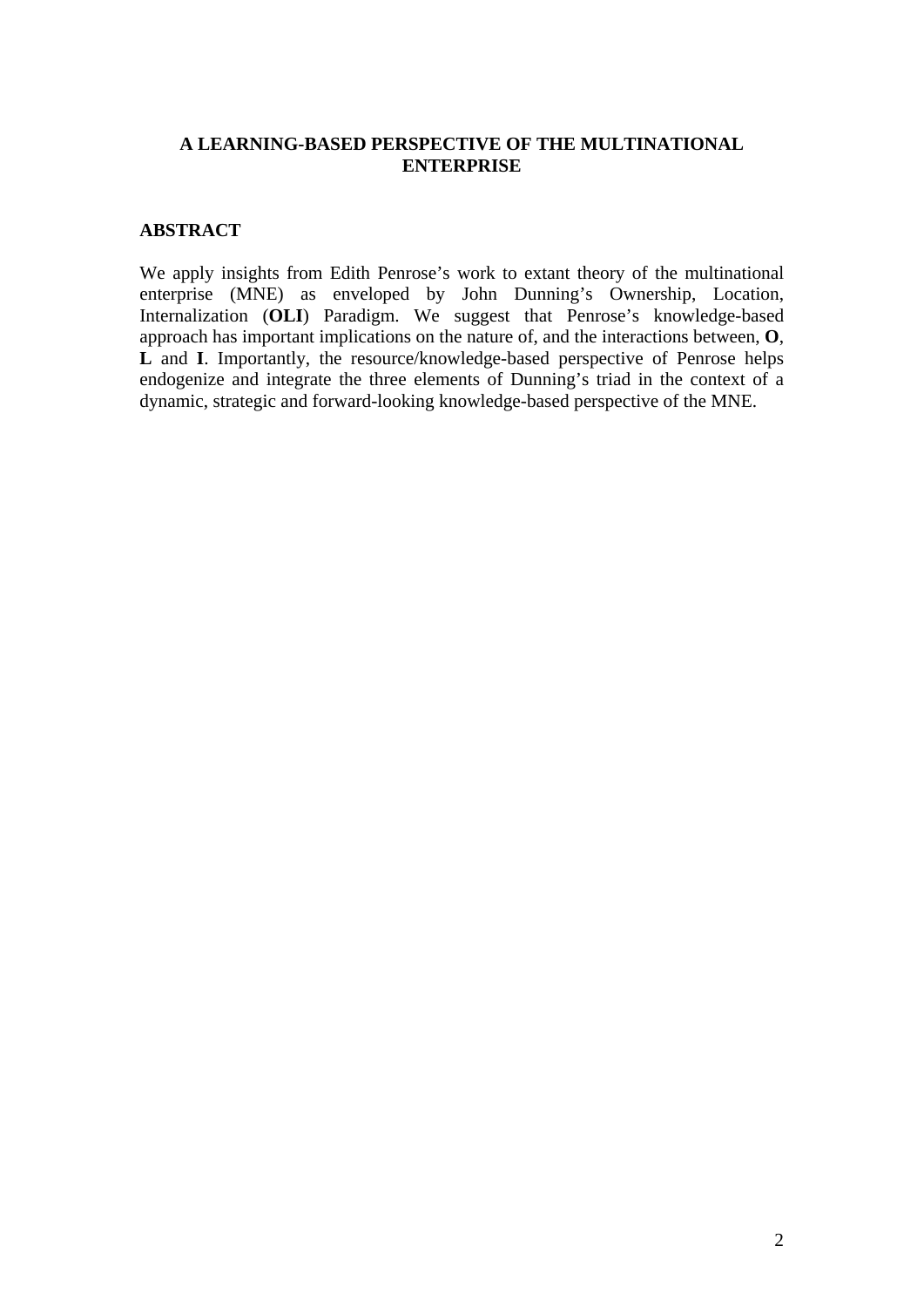## **I. INTRODUCTION**

1

The purpose of this paper is to follow-up and apply insights from Edith Penrose's work to extant theory of the MNE, as enveloped, in particular, by John Dunning's (1977, 1988, 2000, 2003) Ownership, Location, Internalization (**OLI**) perspective. We claim that Penrose's insights have implications on the nature of **O**, **L** and **I**, and the interactions between the three. They serve as a means of endogenizing and integrating all three elements in the context of a dynamic strategic and forwardlooking knowledge-based perspective of the MNE.

In Section II we cover briefly existing contributions to the MNE, focusing on the **OLI** as their envelope. Section III discusses Penrosean insights of relevance to extant theory, and proposes a knowledge/resource-based interpretation of **OLI**. Section IV contains concluding remarks and policy implications.

## **II. THEORY OF THE MNE AND THE OLI**

The theory of the MNE dates back to Stephen Hymer's PhD dissertation, completed in 1960, and published in 1976. The reason Hymer is unquestionably the father-figure of the theory of the MNE is that he is the first scholar who posed the question why foreign direct investment (FDI), vis-à-vis alternative modalities of what he called 'foreign operations', like licensing, tacit collusion, joint ventures, etc<sup>2</sup>. Accordingly, Hymer posed the questions 'why internalize', for the case of the MNE, much in line with Coase's (1937) similar question for the national firm<sup>3</sup>.

Hymer attributed the benefits of FDI to the advantages of the control it conferred to firms. He proposed two major reasons for the choice of FDI, as well as a third, less important one. 'Removal of conflict' between firms in international markets, and the exploitation of the monopolistic advantages of firms were the two major reasons. 'Risk diversification' was the third (less important one because it did not confer control). Through FDI firms could both reduce the forces of rivalry in international markets, and exploit their monopolistic advantages better than through the open market . That was possible for numerous 'market failure' (or intra-firm success) related reasons, to include the avoidance of bilateral oligopoly, difficulties of finding licensees in foreign countries, honest or dishonest differences in the perceptions of the value of the advantage, etc. All these have predated more recent literatures, as documented conclusively in Casson (1990), Horagushi and Toyne (1990), Pitelis (2002), and Dunning and Pitelis (2004).

While the Coasean question 'why internalize', was already present in 1960, Hymer pursued explicitly Coase's arguments in a 1968 article. He also quoted Coase in Hymer 1970 and 1972<sup>4</sup>. Post-Hymer developments of the MNE narrowed down the 'why internalize the advantages' question. Various important contributions

<sup>&</sup>lt;sup>2</sup> Earlier contributions to the literature included both Edith Penrose (1956) and John Dunning (1958), indeed Hymer (1976) cites both Dunning and Penrose in his PhD thesis. However, neither Penrose, nor Dunning had posed the question why FDI (intra-firm) versus inter-firm foreign operations.

<sup>&</sup>lt;sup>3</sup> Indeed he even used the verb 'internalize' already at the PhD thesis "The firm is a practical devise which substitutes for the market. The firm internalizes or supersedes the market" (Hymer, 1976, p. 48)

<sup>&</sup>lt;sup>4</sup> His analysis and, even, terminology in this article incorporates most major contributions of the post-Coase transaction costs literature, see Dunning and Pitelis (2004).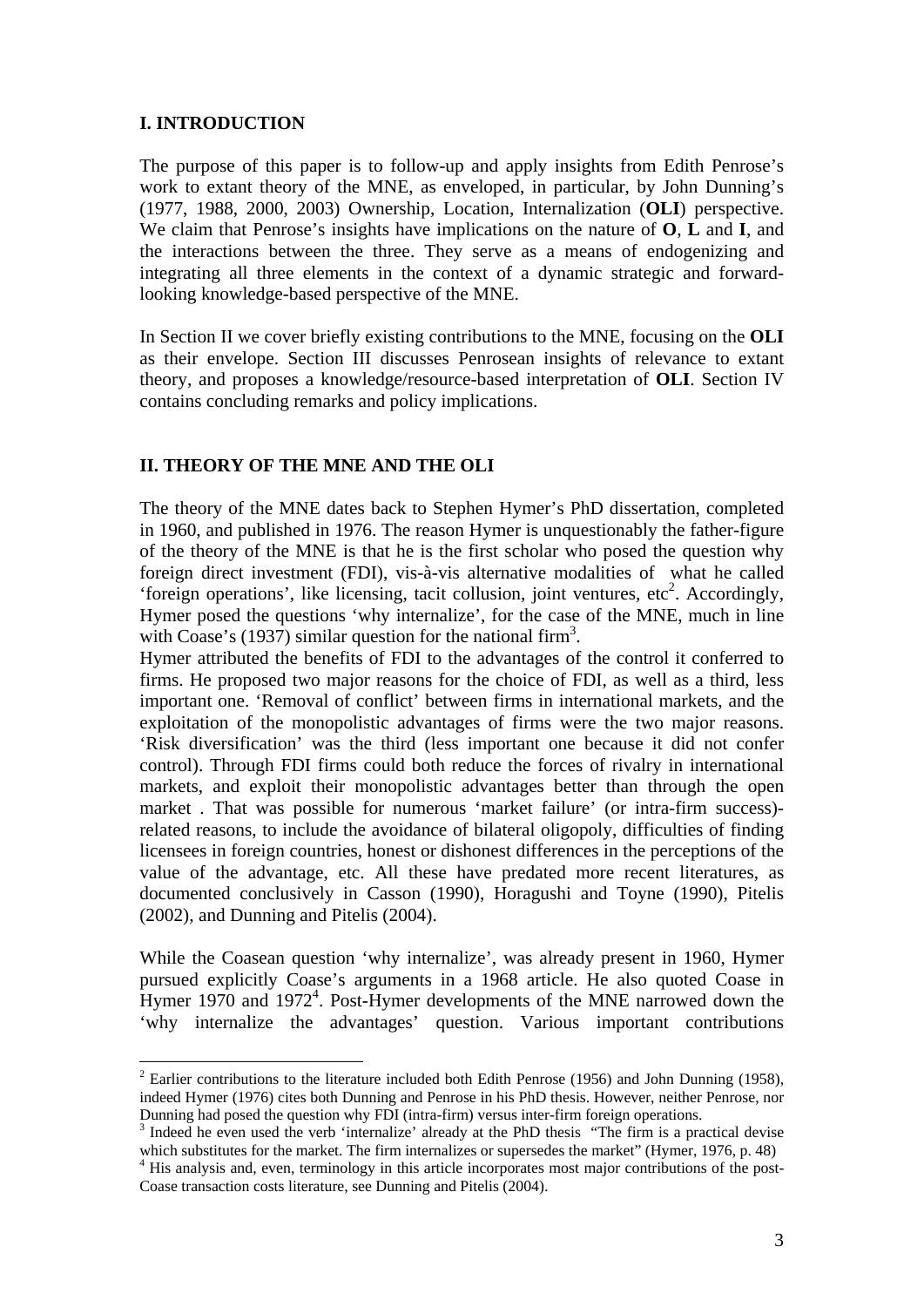emphasized different reasons. Buckley and Casson (1976) focused on the public good character of 'intangible assets', which are susceptible to 'market failure' if they are not exploited internally, while Williamson (1981) stressed post-contract hold-ups, in the case of 'opportunistic' licensees and investments in specific assets.

Post-Hymer 'internalization' theorists did not address the issue of location. Dunning (1958) had done so, and indeed Hymer discussed locational factors under various guises, for example, exploitation of foreign assets, better demand conditions abroad etc., see Dunning and Pitelis (2004). Location is most crucial, indeed a sine-qua-non or the theory of the MNE (Dunning 1998). One reason is that, in effect, most questions on the MNE are also applicable for the case of non-MNEs. Penrose (1987) criticized both Hymer-type and Coase-type application to the theory of the MNE, for failing to distinguish between intra-country and inter-national expansion. For intercountry expansion the crucial issue of course, is the investment in different countries. This is a locational issue. In addition, it is an issue that involves location under different regulatory jurisdictions. In this context, the whole debate on why MNEs can usefully be subdivided to three sub-questions. First, why internationalization. Second, why integration/internalization. Third, which location, to include which country.

In Hymer (1976, 1970, 1972) why internationalization (why foreign operations in his words), is explained in terms of push and pull factors, such as external market opportunity, product life cycle considerations, and differential demand conditions (e.g. mature domestic markets), (see Pitelis (2002a). Such considerations, especially when viewed in line with other 'locational' considerations by Hymer (see Dunning and Pitelis 2004) also provide an indirect answer to the question 'which country' (in contrast to Penrose's critique). Instead, the 'internalization school' did not focus on the questions 'why internationalization' and 'which country/location'. It is John Dunning's **OLI** that envelopes all three aspects. In the **OLI**, **O** stand for Ownership advantages specific to the firm (which need not be monopolistic, but could also be due to efficiency). **L** stands for Locational advantages, and **I** for Internalization advantages. The main idea is that given **O**, **L** will explain the choice of location, and **I** the choice of modality. In terms of our questions, **L** explains 'which country' (and up to a point 'why internationalization') and **I**, why internalization. **O** is a necessary (but not sufficient) condition for both 'internationalization' and 'internalization'.

**OLI** has served and is serving an important role in the literature in part because of its paradigmatic nature, and in part because of the agility and ability of its proponents to incorporate new ideas and developments, as well as to propose new ones, see, for example, Dunning  $(2000, 2005)^5$ . However, it is arguable that in its early manifestation in the **OLI**, has paid limited attention to the endogeneity of advantages, in particular the link between intra-firm knowledge generation, **O** advantages and their relation to **L**, and **I** advantages - –and thus (up to a point) the **OLI** underplayed the firm as a strategic actor<sup>6</sup>. Moreover, and similar to the internalization theories, the

1

<sup>&</sup>lt;sup>5</sup> Dunning (2005), for example, proposes institution-seeking FDI, an idea in line with the knowledgebased perspective.

<sup>6</sup> In contrast to some critics (e.g., Teece, 2005), Hymer had examined the historical evolution of **O** advantages in the context of his "'law' of increasing firm size" (Hymer, 1972), yet failed to see advantages as a process of endogenous knowledge generation and (thus) firm growth. That task was performed by Penrose (1959) and up to a point by evolutionary models of the MNE, such as Kogut and Zander's (1993). Despite significant progress in dynamising and extending the **OLI** (e.g., Dunning,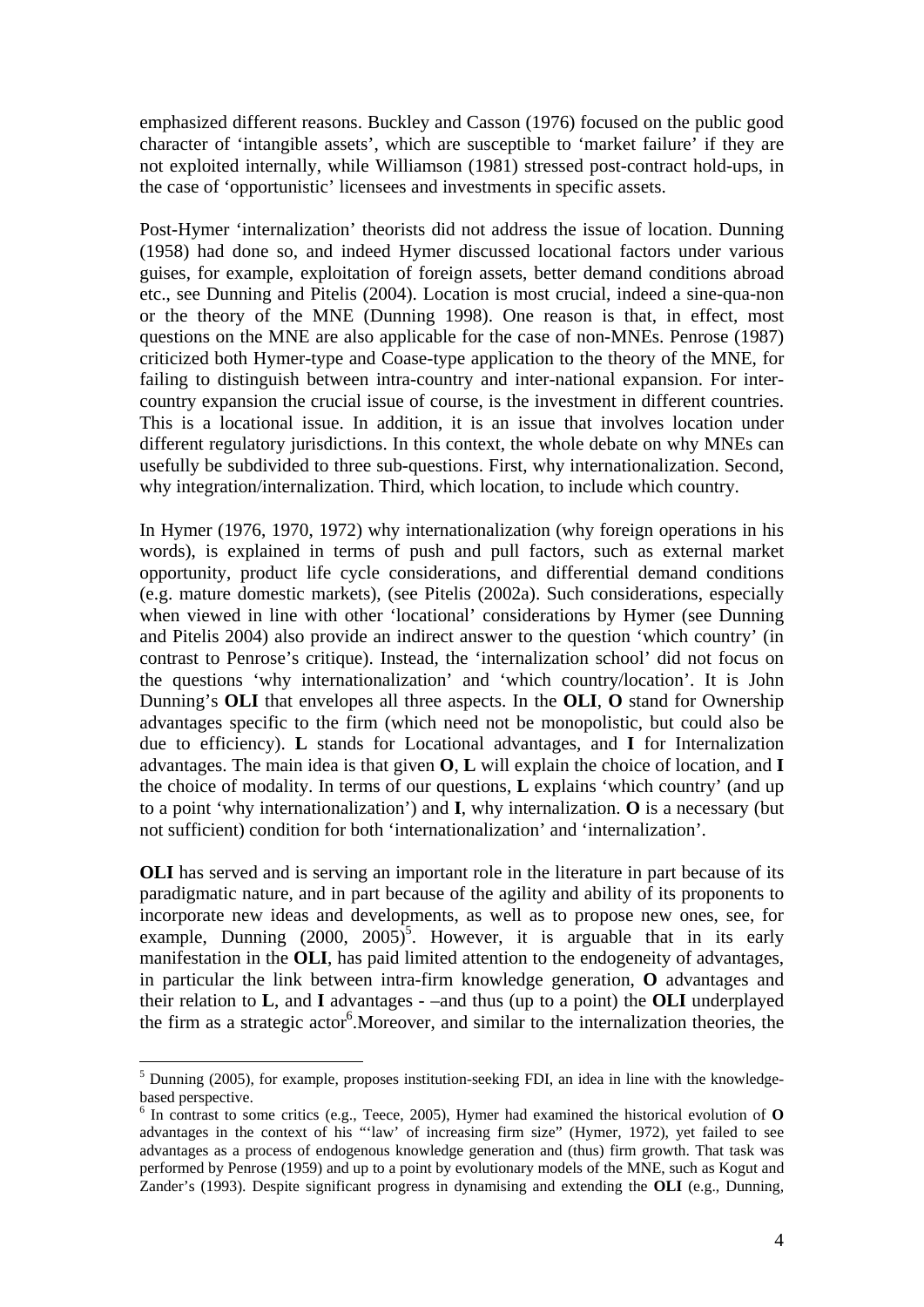quasi-exogeneity of **O**, **L** and **I** also implies that the framework can benefit from a more dynamic, knwoeldge-based foundation.<sup>7</sup> We contend that Penrose's contribution to the theory of (the growth of) the firm can serve such a purpose.

## **III. EDITH PENROSE, THE MNE AND THE OLI**

Penrose was one of the earlier contributors to the MNE, her 1956 article in the *Economic Journal*, appeared prior to Hymer's PhD thesis. As discussed by others, eg Dunning (2003a), Pitelis (2000, 2004), Kay (1999), Rugman and Verbeke (2002), Penrose dealt extensively with MNEs and MNE-country relationships in general (e.g., the 1956 article), and in particular in the context of the 'international oil industry' and Arab countries. In the context of this work, Penrose was one of the earlier contributors to issues of 'transfer pricing', 'dumping', 'infant-firm' arguments (in support to some protectionism), etc.<sup>8</sup> However, she did not address the question 'why MNEs' vis-àvis, let's say, licensing or exports, therefore, she did not deal with the 'nature of the MNE'. This is not very surprising - her subsequent 1959 classic book on *The Theory of the Growth of The Firm* (TGF thereafter) did not address the issue why (national) firms either<sup>9</sup>. Rather more surprising is the fact that Penrose did not explore in any detail the implications of her TGF contribution for the MNE<sup>10</sup>.

 The fundamental insight in TGF was that intra-firm knowledge generation (through learning) generates excess resources. These motivate manages to expand, as 'excess resources' can be put to (profitable) use, at (near) zero marginal cost. This endogenous knowledge/growth dynamic is realized through managerial 'productive opportunity' –the perceived (dynamic) interaction between internal resources and external/market opportunity (Penrose, 1959, Chapter V).

Despite some limitations<sup>11</sup>, we claim here that Penrose's insight has implications on the **OLI**, our three related questions, and the need for a more endogenous, dynamic, strategic and forward-looking theory of the MNE. To substantiate this claim, we first focus on Dunning's triad.

#### *1. O(wnership)*

In TGF **O** advantages are not monopolistic, at least as far as their process of derivation goes. They are efficiency advantages by definition, as they are the result of an endogenous knowledge/innovation process. **O** advantages only become monopolistic when firms attempt to capture value by, for example, creating

 <sup>2005),</sup> an application of Penrose's intra-firm knowledge generation dynamic to the **OLI** has not been attempted before.

<sup>&</sup>lt;sup>7</sup> By quasi-exogenous we refer to the idea that while it is always possible to provide an ex-post explanation of advantages in line with one or other view, no detailed explanation of intra-firm advantages generation has been provided in extant Hymer, transaction costs and (thus) early **OLI**based theories. The intra-firm focus is specific to Penrose (and subsequent resource-based-view (RBV) scholarship, see, for example, Pitelis, 2006, for a recent account).

<sup>&</sup>lt;sup>8</sup> As discussed in Pitelis (2002a).

<sup>&</sup>lt;sup>9</sup> Although she explicitly distinguished between the firm and the market and discussed the boundaries issue, she went on to focus on growth, not on the issue of the existence per-se.  $^{10}$  For a speculation as to why, see Kay (1999) and Pitelis (2000)

<sup>&</sup>lt;sup>11</sup> Notably, the observation that the use of managerial time has positive costs (Marris, 1999) that TGF fails to deal with issues of intra-firm conflict (Pitelis, 2000) and that a number of important assertations by Penrose have yest to be tested (Pitelis, 2006).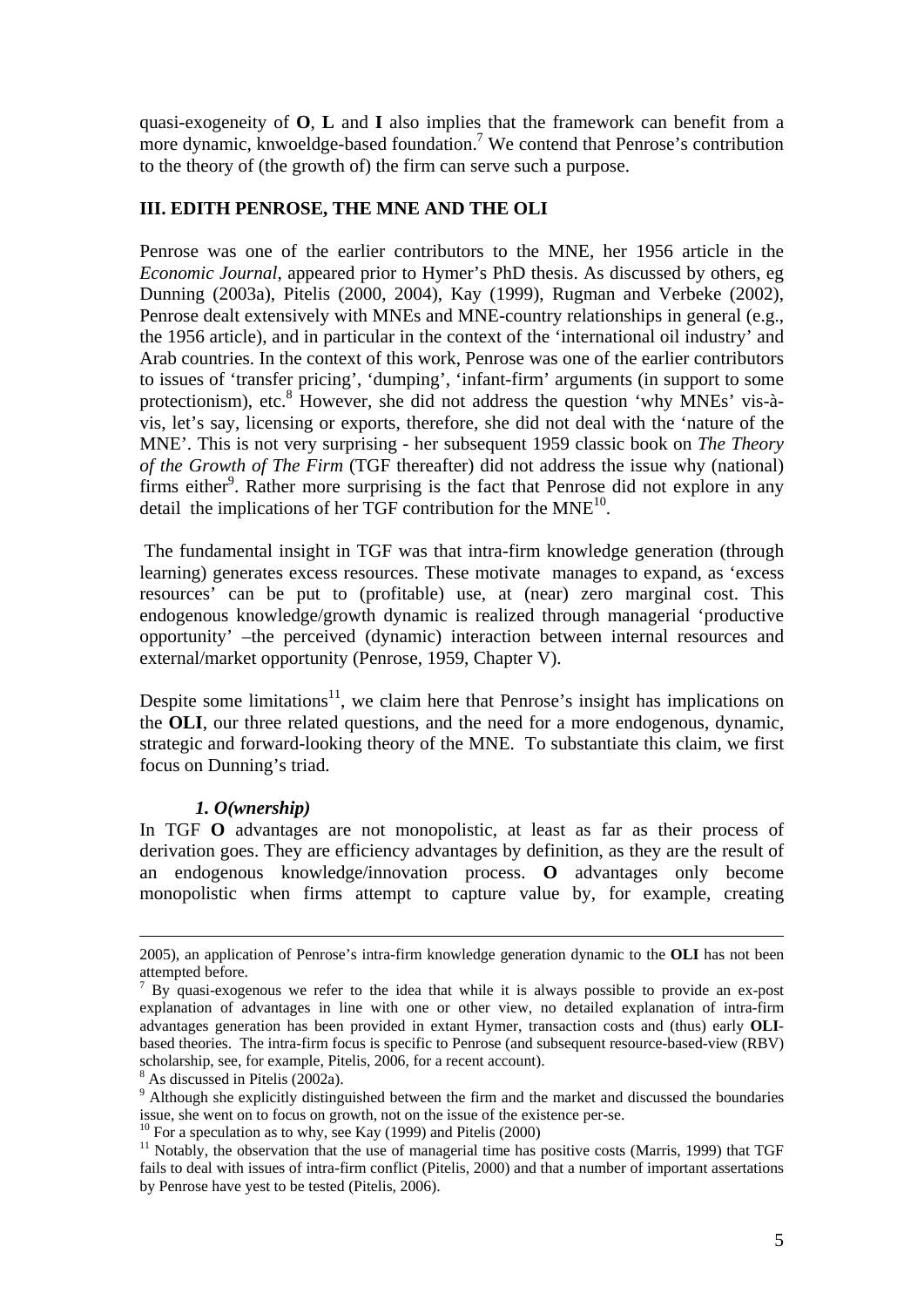'impregnable bases', raising barriers to entry, using restrictive practices, etc. All these are discussed in Penrose (1959, mainly Chapter VII). In addition in Penrose (1968) there are also explicit references to both efficiency and monopolistic advantages in the context of the multinational oil firms. Monopolistic advantages are in line with Penrose's claim that while the process of expansion is definitionally efficient, the resulting state need not be - as/when MNEs try to capture value through monopolistic practices. The dual nature of **O** advantages, as both efficiency and monopolistic, is in line with Dunning and provides support to his views. In addition, the Penrosean insight serves to provide an intra-firm, efficiency-based explanation of (endogenous) **O** advantages. It also introduces the important distinction between process and statetype advantages, the latter being potentially monopolistic as originally suggested by Hymer.<sup>12</sup>

#### *2. L(ocation)*

Penrose did not deal with **L** in TGF. In her preface to the third edition (Penrose 1995) she claimed that all the theory of the MNE requires it to suitably adapt her TGF ideas, and account for the existence of different nations. This would require accounting for inter-national differences in regulatory and tax systems, different laws and cultures, etc. (p. xv). Penrose did not pursue this much further, leaving it to other scholars to do so. (We will return to this later, when discussing **I**.) Nevertheless, the Penrosean perspective has important implications on resource/asset/knowledge/innovation seeking and augmenting locational advantages for FDI. As firms are bundles or resources creating knowledge, it is 'natural' for them to locate where existing resources/knowledge is such that it can add value to firms' existing resources, knowledge and technological bases and (thus) operations. This implication from Penrose's work is in line with Dunning's discussion of asset seeking **L**ocational advantages (e.g., Dunning 2001), and more recent attempts to build a theory of the meta-national (e.g., Doz 2004), which consider MNEs as pursuers of global learning, knowledge acquisition and upgrading.

#### *3. I(nternalization)*

1

Penrose did not deal with  $I$  - advantages in the specific context of the MNE.<sup>13</sup> However, it is not accurate to claim that she did not deal with 'internalization' altogether. She dealt extensively with integration, which she considered as an earlier (and more accurate) term for 'internalization'.<sup>14</sup> Accordingly, her views on 'internalization' should be looked at in her analysis of horizontal and vertical integration. In TGF, both are extensive. In both cases, there are detailed arguments. For example, one argument she offers for horizontal integration is the acquisition of

 $12$  On the last mentioned Penrose (1959, p. 113) observes that "A firm may attempt to entrench itself by destroying or preventing effective competition by means of predatory competitive practices or restrictive monopolistic devises that relieve it of the necessity of either meeting or anticipating serious competitive threats to its position. In such circumstances a firm may grow for a considerable period depending on the demand for its products, harassed neither by price competition nor by the fear that competitive developments will make its products or processes obsolete. Examples of growth over long periods which can be attributed *exclusively* to such protection are rare, although elements of such protection are to be found in the position of nearly every large firm."

 $13$  The nearest she comes in the book to discussing the MNE is the following: "Often the large firms organize their various types of business in separate divisions or subsidiaries" (p. 156)

<sup>&</sup>lt;sup>14</sup> In private discussions. Note also that Richardson (1972) too, pursued this approach. In essence the two terms are synonymous.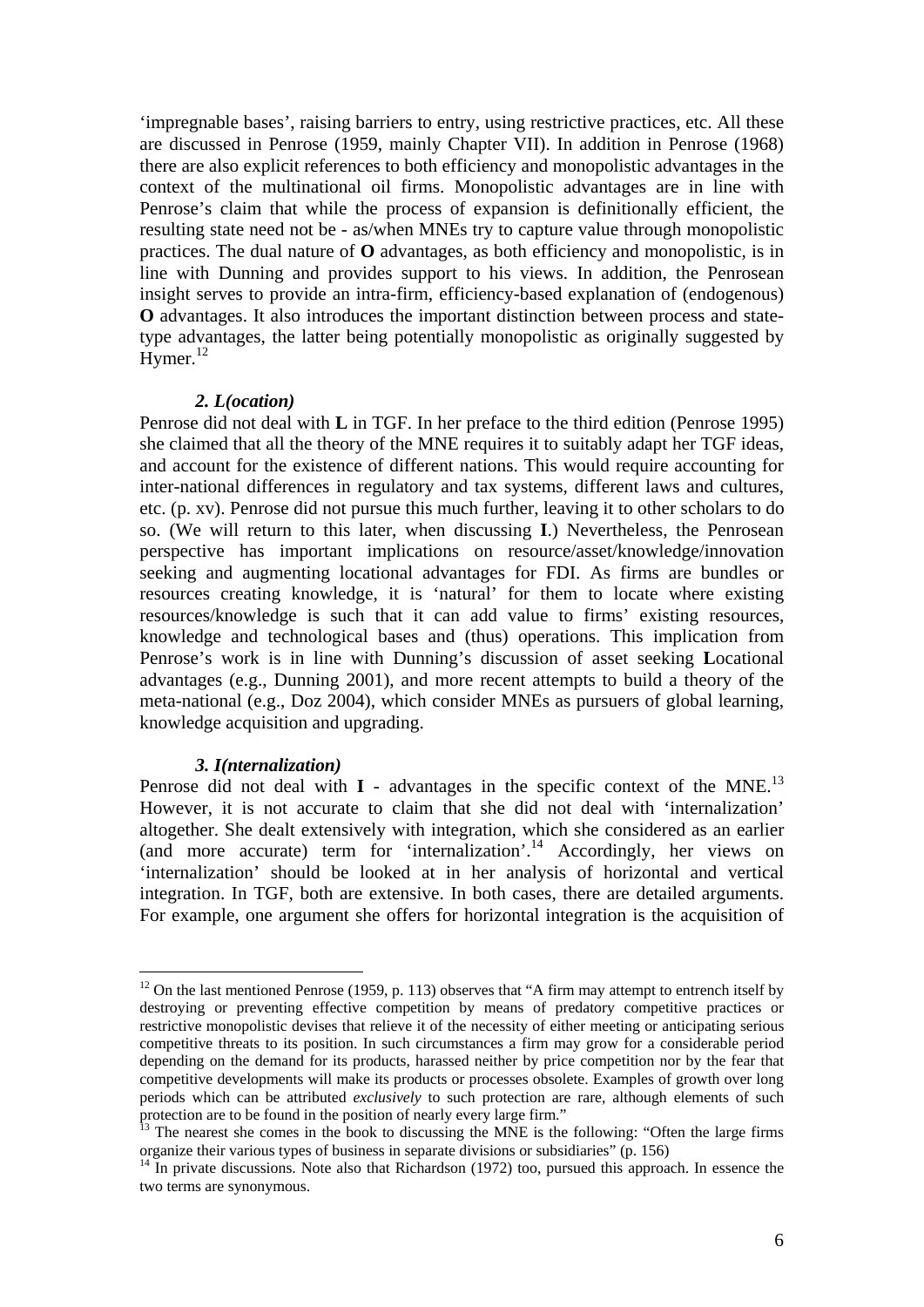valuable managerial resources (partly in response to the 'Penrose effect'- limits to growth due to limited intra-firm managerial resources).

"Of special importance is the fact that a firm can also acquire an experienced management 'team' and an experienced technical and labour force. Hence acquisition can be used as a means of obtaining the productive services and knowledge that are necessary for a firm to establish itself in a new field, and the addition of new managerial and technical services is often far more important than the elimination of competition and the reduction of the costs of entry." (Penrose, 1959, pp. 127-128).

Concerning vertical integration, according to Penrose, one reason for it is the superior knowledge, and (thus) ability of firms to cater for their own needs, as they have better knowledge of these (Pitelis and Wahl, 1998 discuss these points in more detail). For example, Penrose states that

"opportunities arising from the nature of the productive resources of the firm giving the firm an advantage in the production of some of its own requirements, market opportunities in the case of forward integration, competitive pressures of various kinds, special problems arising from the existence of uncertainty, all play a similar role." (1959, pp. 145-146) .

Applying such ideas to the case of the MNEs, would suggest resource/knowledgeseeking differential capability-induced FDI.<sup>15</sup> The last mentioned is in effect Kogut and Zander's (1993) subsequent (independent to Penrose's) 'evolutionary' contribution to the MNE (see also Verbeke, 2003, for a critical account)<sup>16</sup>.

To summarize, TGF arguments on integration have implications on **I**, in line with more recent theoretical developments. Importantly, moreover, the knowledge/resource-based approach is that by bringing central stage the role of learning, it has important implications both for interaction effects between **O, L** and **I**, and also on the case for a more forward-looking approach for the MNE (and more widely), one that (tries to account for) anticipated change and to act on its basis.

## **IV. INTERACTION EFFECTS AND THE CASE FOR A FORWARD-LOOKING PERSPECTIVE**

Interaction effects have not been given much attention in the literature.They are crucial. **O**, **L** and **I** are dynamically inter-related. For example, **L** advantages once realized serve as **O** advantages. Similarly, **I** advantages are **O** advantages too (*viz* Hymer's (1972) view that 'multinationality per se' is an advantage, the standard view that vertically integrated firms may possess higher market power, etc., see Pitelis and Sugden (2002) for more on such advantages). In turn, **I** advantages are related to **L**

1

<sup>&</sup>lt;sup>15</sup> Also institution-seeking FDI, a more recent important addition to the **OLI** (Dunning, 2005).<br><sup>16</sup> Being capabilities-based and very Penrosean in nature, this contribution has acquired prominence.

Yet both the Penrosean view of vertical integration and Kogut and Zander's view of the MNE, suffer from a failure to appreciate that differential firm capabilities are tantamount to relative firm superiority on the market (i.e. relative market failure). This also raises the question why - in which context the Hymer/Buckley/Casson/Williamson transaction costs-based explanation is of significance. It is interesting to note that in her case study on the Hercules Powder Company (Penrose, 1960) she provides a reason for vertical non-integration of Hercules' customers and of Hercules, in terms of 'oligopolistic interaction' arguments, but also in terms of the superior advantages of specialization of Hercules'.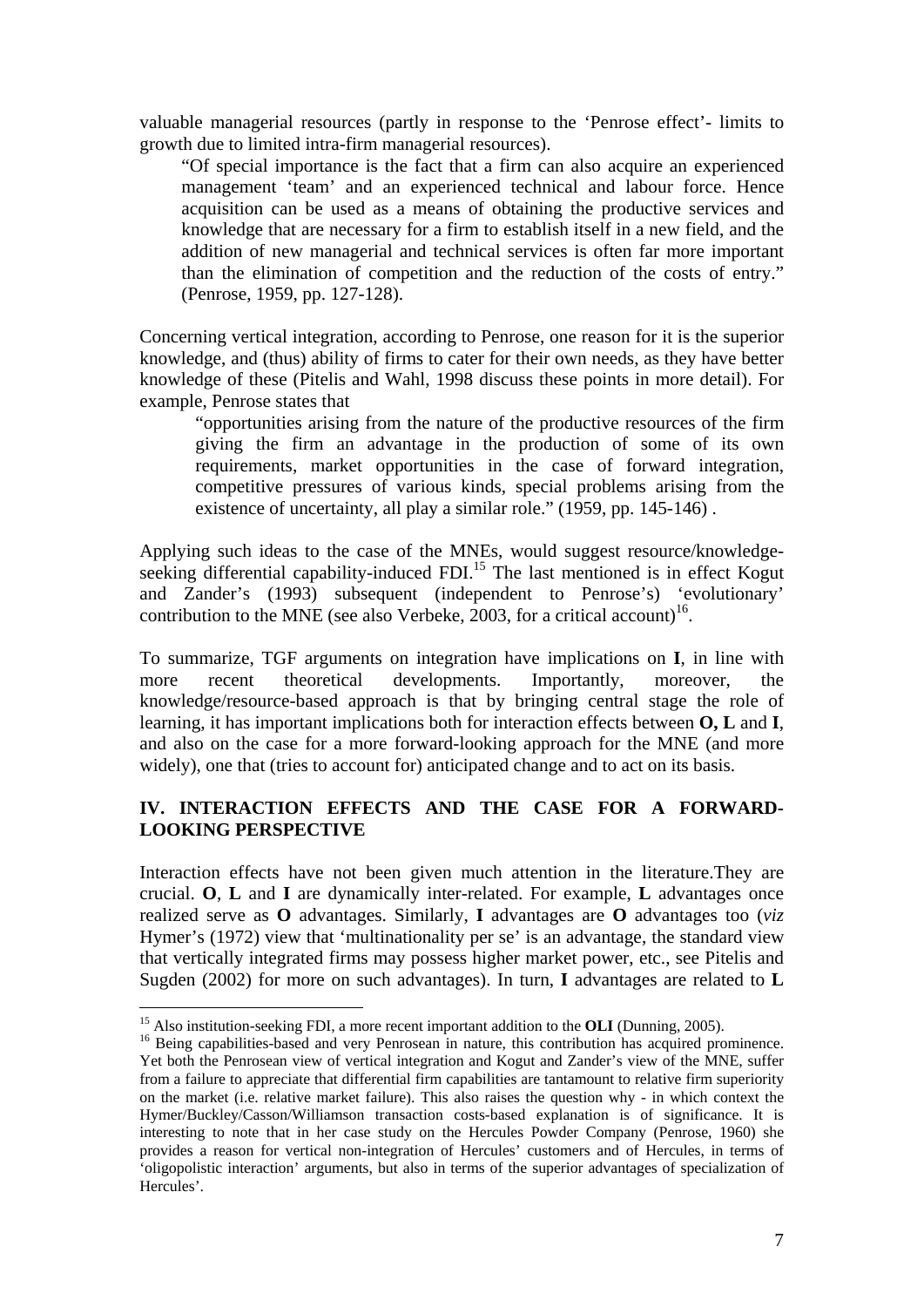and **O** advantages in that the last two pose the question what and where to be internalized respectively. In addition, in the context of a learning perspective, **L** and **I** advantages are endogenously selected as **O** advantages in the very process of firm growth. Crucially moreover **O**, **L** and **I** can be/are shaped by firms' own decisions. Managers 'productive opportunity' is in part a result of their own efforts to shape the firms' internal and external environment.17 In this context, 'productive opportunity' both helps endogenize and shape **O**, **L** and **I**. This helps provide a more endogenous, dynamic, and forward looking strategic theory or the MNE.

Another aspect of the Penrosean theory, often missed in the literature, is that it helps explain whether, what, when, where and how to integrate/internalize. This is a crucial limitation of the transaction costs approach, especially Williamson's (e.g., 1981) version. Despite his advocacy of 'bounded rationality', in his story, firms are always able to answer 'make or buy' through a solution of a global optimization process that includes transaction (and production) costs. If anything, solving this problem can be more difficult than the standard neoclassical problem of (production) cost minimization-profit maximization. Penrose's endogenous (perceived and imperfect) intra-firm knowledge generation idea provides an answer to the question whether to 'make or buy' (but also what, when, where and how). These questions are beyond the scope of both transaction costs economies and early versions of the **OLI**, as they involve learning. They are of importance. Clearly, Penrose's insight needs to be developed, and clearly managers will often make the wrong decisions, s learning through trial and error.

By relying on learning the emergent resource/knowledge-based **OLI** is more concurrent/synchronic and also forward looking than its earlier cousins. It implies that proactive growing firms must at any given point in time rely on their endogenously generated extant 'productive opportunity' to make imperfect **L** and **I** decisions not just on the basis of what reality is perceived to be now, but also on the basis of anticipated change. This may require making apparently 'sub-optimal' decisions now, which are expected to turn out to be superior in the medium or longer terms, if and when conditions have changed in the way managers have expected, hoped for and importantly, aimed for! Such decisions moreover often need to be made simultaneously. A firm contemplating expansion, may have the option of horizontal, vertical or conglomerate expansion, domestically or cross-border. Its decision is based on existing knowledge, resources and advantages and its implementation represents simultaneously a locational, internalization and ownership-related advantage (or disadvantage as the case may be).

While at any point in time, the **O**, **L** and **I** in the knowledge-based perspective look very much like the modern version of the **OLI** (e.g., Dunning 2001, 2005), the Penrose-based knowledge-based **OLI** is by its very nature more concurrent and forward looking. By helping explain **O**, **L** and **I** endogenously, paying more attention to firms efforts to shape **O**, **L**, and **I**, and by recognizing the close links and interactions between the three the knowledge-based **OLI** also needs to account for anticipated and aimed for change. It is therefore both more agency-based and forward

1

<sup>&</sup>lt;sup>17</sup> "Firms not only alter the environmental conditions necessary for the success of their actions, even more important, they know that they can alter them and that the environment is not independent of their own activities" (Penrose, 1959, p. 42)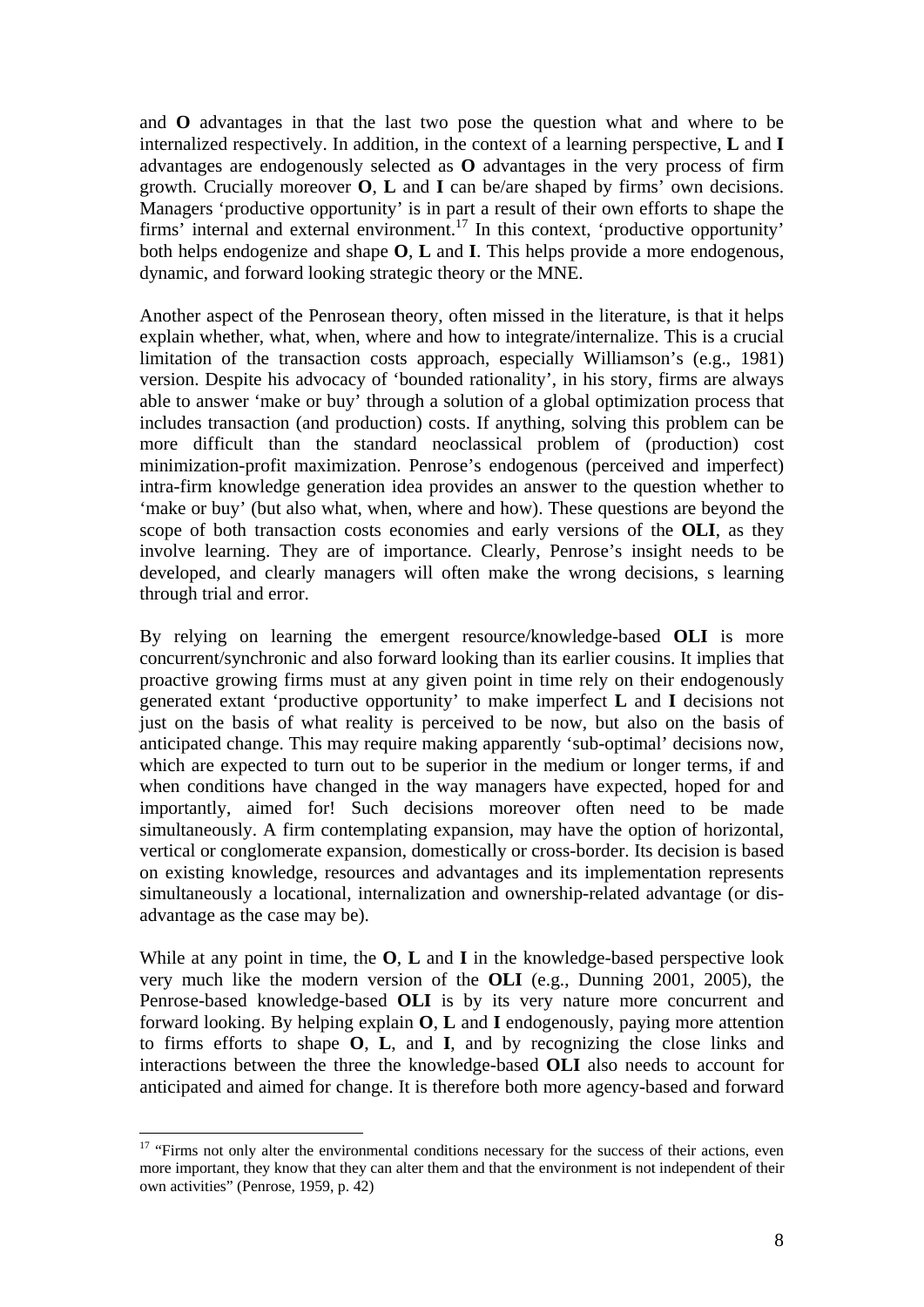looking. On the other hand, it is clearly messier to implement, involving a higher degree of possible error.

Despite such limitations, a knowledge-based **OLI** is more in line with concepts such as 'born-global' firms and meta-nationals. Both are phenomena of limited empirical occurrence (see Verbeke and Yuan 2006) yet of high conceptual interest. Born-global firms need more than already established firms to simultaneously consider **O** and **L** (and perhaps also **I**), while meta-nationals can be seen as global Penrosean resource/knowledge seekers/optimizers.

In terms of the three questions posed earlier in this paper, Penrose and the resource/knowledge-based approach explain 'why internationalization' in terms of firms 'productive opportunity', 'why internalization' in terms of 'superior relative intra-firm ability for resource-knowledge transfer as well as resource/knowledge acquisition', and 'which country' in terms of 'perceived relative [dis]advantages of countries as seen from the perspective of firms' productive opportunity', and for exploitation and acquisition of resource/knowledge (and institutional) advantages (see Dunning, 2005, for the latter). These are in line with, and extend, extant theory and the **OLI**.

Two major propositions follow.

Proposition 1: In considering FDI, MNEs attempt to simultaneously optimize the **O, L** and **I** advantages.

Proposition 2: Managers may consciously take what they perceive to be suboptimal decisions today when/if they expect these decisions to prove superior under perceived future conditions.

Both propositions seem to be well in line with current practice of MNEs. For example, by recently undertaking FDI in the UK, through acquisition of the RMC Group, the Mexican MNE, Cemex, chooses a location that confers to it an ownership and an internalization advantage simultaneously.

As *The Economist* observes, "The acquisition of the RMC added new expertise in ready-mix which was important, and more large-scale construction projects were beginning to be undertaken in Mexico, and Cemex's international competitors began to muscle in on the company's domestic market." (*The Economist*, 2005, p. 88).

What this quote also shows is that Cemex's choice is not necessarily the optimal one in terms of a pure net present value calculus of today's conditions. Instead, it is based on expectations of change both with regard to impending changes in the sector in Mexico and emerging competition. Clearly, once Cemex has taken its decision it will also have to make the best of it by trying to influence the very changes it expects will take place, in the direction of the decision it has already taken. All this is very consistent with, and follows naturally from, the learning perspective. In contrast, Cemex' approach is more difficult to explain in terms of transaction costs, power/efficiency, and resource-based reasoning alone, and therefore in terms of the constituent element of the **OLI**. Clearly Cemex is only an example and much more research and evidence is required to substantiate our claims.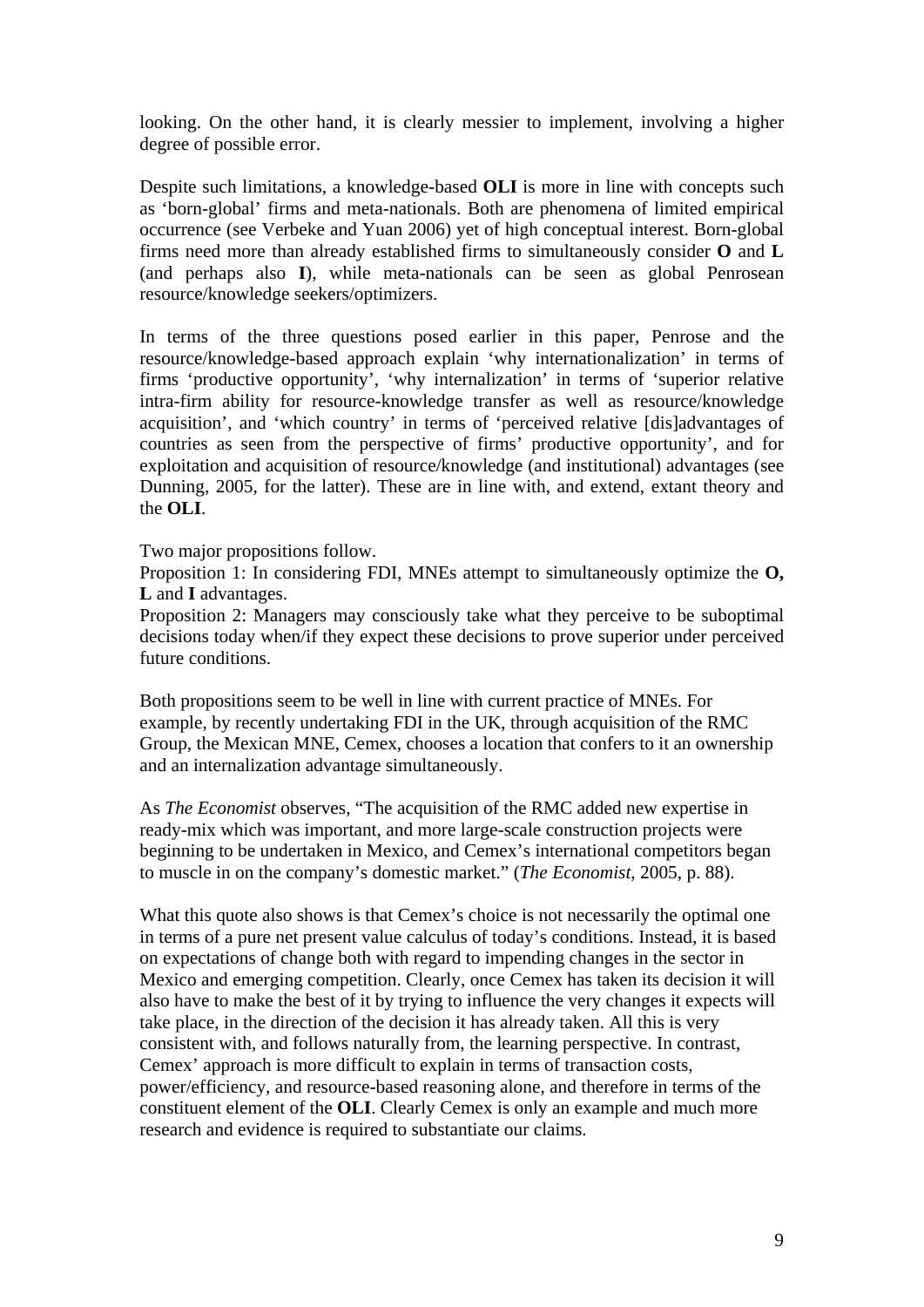# **V. CONCLUSIONS AND MANAGERIAL PRACTICE**

Penrose's insights provide the basis for a resource/knowledge-based **OLI**, which

- 1. helps explain the derivations of **O**, **L** and **I** advantages endogenously
- 2. pays more attention to firms' efforts to shape/create the **O**, **L** and **I** advantages (and (through) their 'productive opportunity')
- 3. helps explain whether, what, when and how to internalize (thus create) **I** (and **L**) advantages
- 4. emphasizes the interaction between **O**, **L** and **I**
- 5. emphasizes the forward looking nature of decisions on **O**, **L** and **I**

All these help develop a more endogenous dynamic, strategic, and forward looking theory of the MNE. They provide added explanation and support for Dunning's choice of **O** (not M) and more recent additions to **I** and **L**, such as asset and institution-seeking FDI.

Concerning 'managerial practice' the resource/knowledge-based **OLI**, is messier, less positivist. It points to the following prescription for practice. Use extant dispersed knowledge, while developing new. Use available knowledge and information in order to make (imperfect) decisions on **O**, **L** and **I**, taking into account your perceived current conditions, but also your perception of where things are heading. Try to shape both the internal and external environments to suit your choices, recognize that mistakes are likely, try to correct these or change track, when correcting is too expensive. In all cases learn from your mistakes (as well as your successes). Importantly, learn to unlearn. Current success could be a recipe for future disasters, current failures, an incentive to future success. (Business) life is messy, but all the more exciting for it.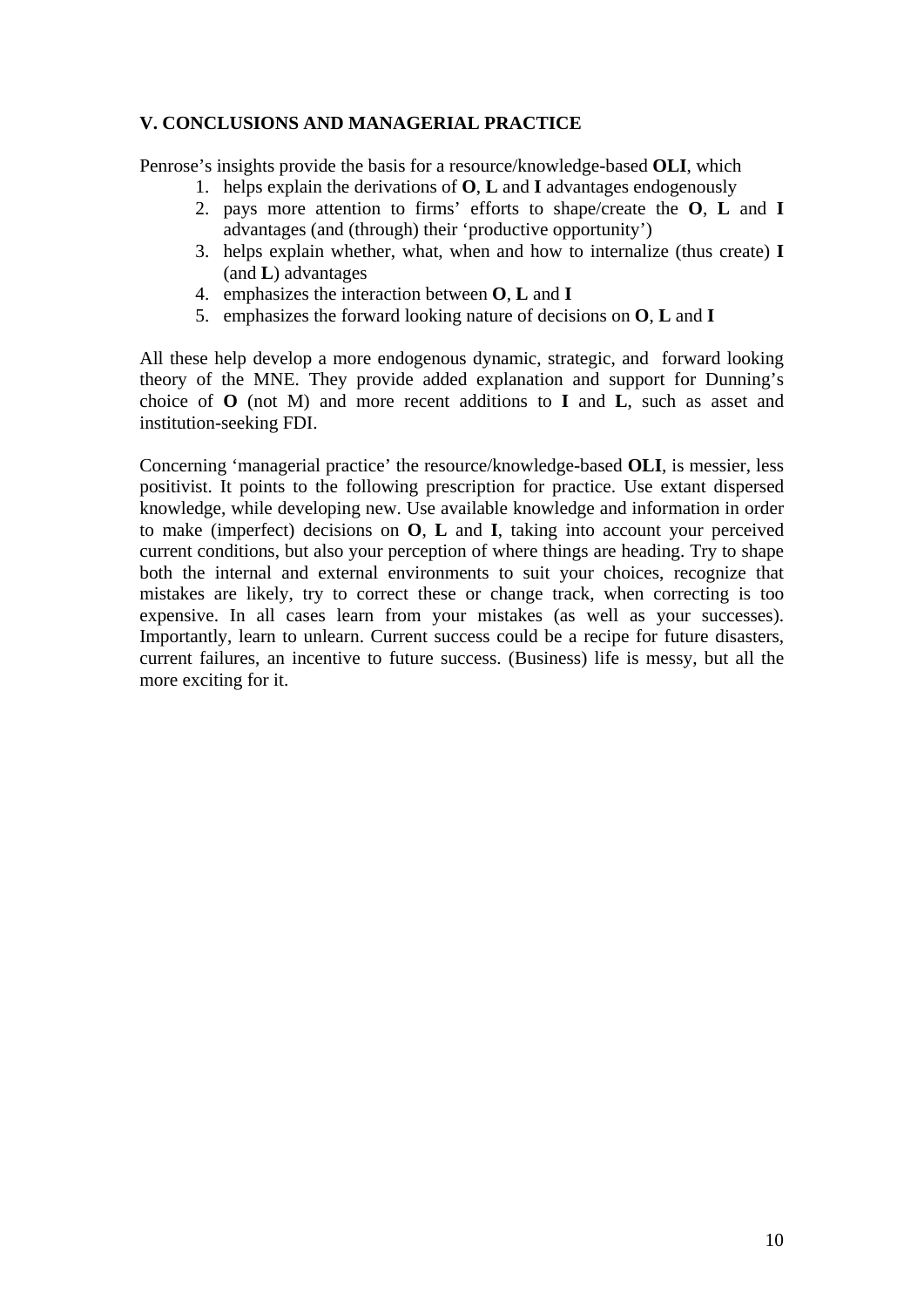## **REFERENCES**

Buckley, P.J./Casson, M.C. *The Future of Multinational Enterprise*, London: Macmillan 1976.

Casson, M., 'Introduction' to *The Large Multinational Corporation* by Stephen Hymer, in M. Casson (ed.). *Multinational Corporations*, Hants: Edward Elgar 1990. Coase, R.H., The Nature of the Firm, *Economica*, 4, 1937, pp. 386-405.

Doz, Y. L., Toward a Managerial Theory of the MNC, in Hitt, M./ J. Cheng (eds.), *Theories of The Multinational Enterprise; Diversity, Complexity and Relevance*, Elsevier 2004

Dunning, J.H., *American Investment in British Manufacturing Industry*, London: Allen and Unwin 1958

Dunning, J.H., Trade, location of economic activity and the MNE: a search for an eclectic approach, in Ohlin, B./ Hesselborn, P.O./Wijkman, P.M. (eds.) *The International Allocation of Economic Activity*, London and Basingstoke: Macmillan 1977, pp. 395-418.

Dunning, J.H., The Eclectic Paradigm of International Production: A Restatement and Some Possible Extensions, *Journal of International Business Studies*, 19, 1988, pp. 1- 31.

Dunning, J.H., Location and the Multinational Enterprise: A Neglected Factor?, *Journal of International Business Studies,* 29(1), 1998, pp. 45-66.

Dunning, J.H., The Eclectic Paradigm as an Envelope for Economic and Business Theories of MNE Activity, *International Business Review*, 9(1), 2000, pp. 163-90. Dunning, J.H., The Key Literature on IB Activities: 1960-2000, in Rugman, A.C./ Brewer, T.L. (eds.), *Oxford Handbook of International Business,* Oxford: Oxford University Press 2001, pp.36-68.

Dunning, J.H., The Contribution of Edith Penrose to International Business Scholarship, *Management International Review*, 43 (1), 2003

Dunning, J.H., Towards a New Paradigm of Development; Implications for the Determinants of International Business Activity, *Mimeo*, Universities of Reading and Rutgers, 2005

Dunning, J. H. and Pitelis, C. N., If Hymer were writing now?: an assessment of Stephen Hymer's contribution to 'International Business' scholarship, *Mimeo*, Universities of Reading, Rutgers and Cambridge 2004

Horaguchi, H./Toyne, B., Setting the Record Straight: Hymer, Internalization Theory and Transaction Cost Economics, *Journal of International Business Studies*, 21(3), 1990, pp. 487-495.

Hymer, S.H., The Large Multinational 'Corporation', in Casson, M. (1990) (ed.), *Multinational Corporations*, Hants: Edward Elgar 1968, pp. 6-31.

Hymer, S.H., The Efficiency (Contradictions) of Multinational Corporations,

*American Economic Review Papers and Proceedings*, 60, 1970, pp. 441-48.

Hymer, S.H., The Multinational Corporation and the Law of Uneven Development, in Bhagwati, J.N. (ed.), *Economics and World Order*, London: Macmillan 1972

Hymer, S.H., *The International Operations of National Firms: A Study of Foreign Direct Investment*, Cambridge, Mass: MIT Press 1976

Hymer, S.H., in Cohen R.B. *et al* (eds.), *The Multinational Corporation: A Radical Approach. Papers by Stephen Hymer*, Cambridge: Cambridge University Press 1979

Kay, N., Hercules and Penrose, *Contributions to Political Economy,* 18, 1999, pp. 67- 86.